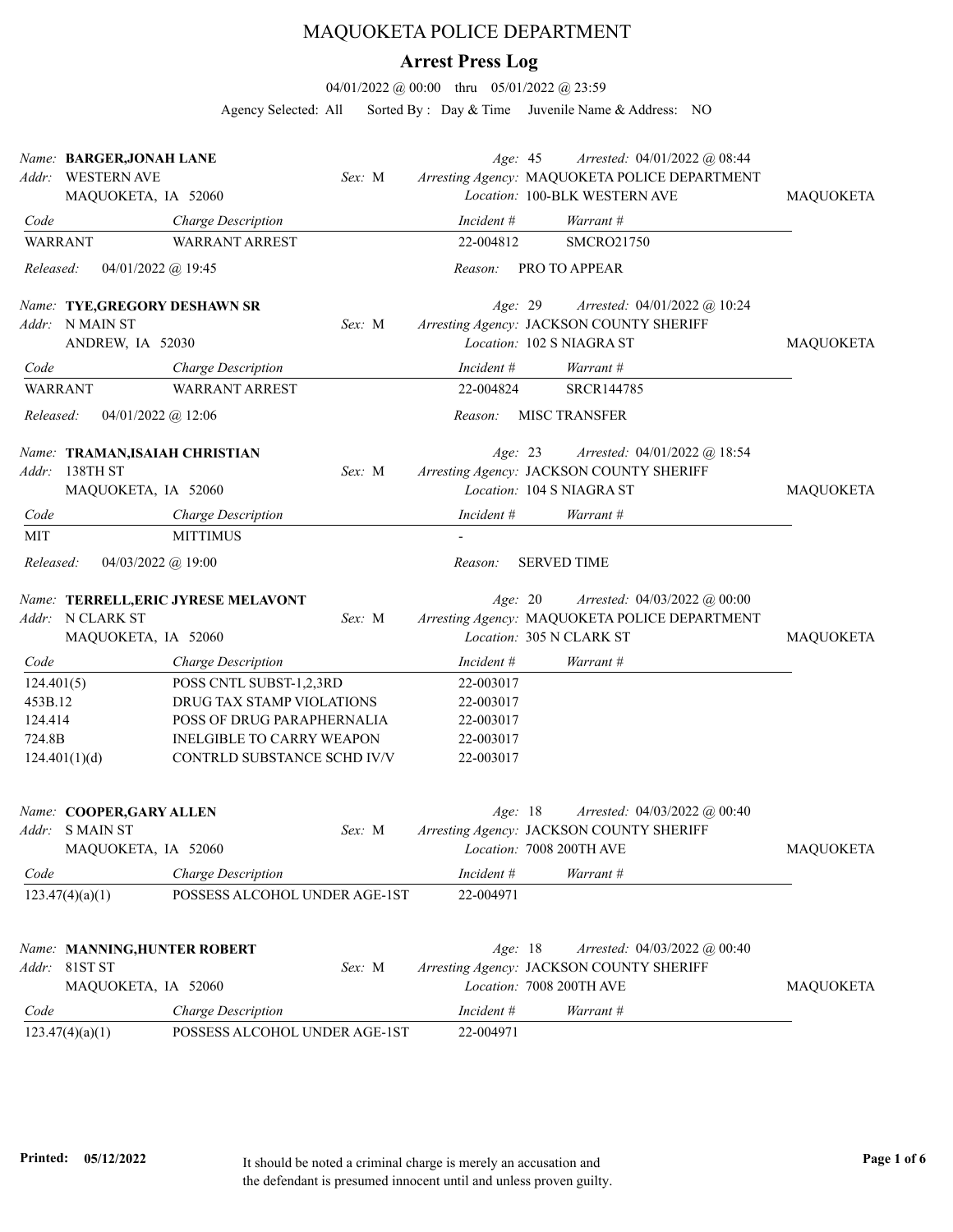|                         | Name: PUCK,CARTER PAUL<br>Addr: 259TH AVE                           |                                                                | Sex: M | Age: 18                 | Arrested: $04/03/2022$ @ 00:40<br>Arresting Agency: JACKSON COUNTY SHERIFF                                        |                    |
|-------------------------|---------------------------------------------------------------------|----------------------------------------------------------------|--------|-------------------------|-------------------------------------------------------------------------------------------------------------------|--------------------|
|                         | DEWITT, IA 52742                                                    |                                                                |        |                         | Location: 7008 200TH AVE                                                                                          | <b>MAQUOKETA</b>   |
| Code                    | 123.47(4)(a)(1)                                                     | Charge Description<br>POSSESS ALCOHOL UNDER AGE-1ST            |        | Incident #<br>22-004971 | Warrant #                                                                                                         |                    |
|                         | Name: ******JUVENILE******                                          |                                                                |        | Age:                    | Arrested:                                                                                                         | *****Juvenile***** |
| Addr:                   | ******JUVENILE*******<br>****** JUVENILE******                      |                                                                | Sex:   |                         | Arresting Agency: MAQUOKETA POLICE DEPARTMENT<br>Location: 1003 PERSHING RD                                       |                    |
| Code                    |                                                                     | <b>Charge Description</b>                                      |        | Incident #              | Warrant #                                                                                                         |                    |
| 708.2(6)                |                                                                     | <b>ASSAULT-SIMPLE</b>                                          |        | 22-005035               |                                                                                                                   |                    |
| Addr:                   | Name: DRURY, BRIAN LEE<br><b>GREEN ISLAND RD</b><br>MILES, IA 52064 |                                                                | Sex: M | Age: 58                 | Arrested: $04/05/2022$ @ 08:35<br>Arresting Agency: JACKSON COUNTY SHERIFF<br>Location: JACKSON COUNTY COURTHOUSE | <b>MAQUOKETA</b>   |
| Code                    |                                                                     |                                                                |        | Incident #              | Warrant #                                                                                                         |                    |
| 123.46(2)               |                                                                     | <b>Charge Description</b><br>PUBLIC INTOXICATION               |        | 22-005099               |                                                                                                                   |                    |
| Released:               | $04/05/2022$ @ 18:53                                                |                                                                |        | Reason:                 | <b>ORDER OF COURT</b>                                                                                             |                    |
| Addr:                   | Name: ******JUVENILE******<br>******JUVENILE******                  |                                                                | Sex:   | Age:                    | Arrested:<br>Arresting Agency: MAQUOKETA POLICE DEPARTMENT                                                        | *****Juvenile***** |
|                         | ******JUVENILE******                                                |                                                                |        |                         | Location: 18195 HWY 64                                                                                            |                    |
| Code                    |                                                                     | Charge Description                                             |        | Incident #              | Warrant #                                                                                                         |                    |
| 713.6A(1)               |                                                                     | <b>BURGLARY 3RD DEGREE</b>                                     |        | 22-004258               |                                                                                                                   |                    |
| 713.7<br>724.4E(2)      |                                                                     | POSSESSION OF BURGLARY TOOLS<br>>18 CARRY/TRANSPORT/POSSESS WE |        | 22-004258<br>22-004258  |                                                                                                                   |                    |
|                         | Name: BROWN,CODY JAY<br>Addr: E PLEASANT ST                         |                                                                | Sex: M | Age: 29                 | Arrested: 04/06/2022 @ 18:07<br>Arresting Agency: MAQUOKETA POLICE DEPARTMENT                                     |                    |
|                         | MAQUOKETA, IA 52060                                                 |                                                                |        |                         | Location: 409 E PLEASANT ST                                                                                       | MAQUOKETA          |
| Code                    |                                                                     | <b>Charge Description</b>                                      |        | Incident #              | Warrant #                                                                                                         |                    |
| <b>WARRANT</b>          |                                                                     | <b>WARRANT ARREST</b>                                          |        | 22-005167               | FECR021754                                                                                                        |                    |
| Released:               | 04/06/2022 @ 20:52                                                  |                                                                |        | Reason:                 | <b>BOND POSTED</b>                                                                                                |                    |
|                         | Addr: LINCOLN ST<br>MILES, IA 52064                                 | Name: WAINWRIGHT, NICOLE RACHELE SUESANNA                      | Sex: F | Age: 35                 | Arrested: $04/06/2022$ @ 21:30<br>Arresting Agency: PRESTON POLICE DEPT<br>Location: 430 FERRY RD                 | <b>MILES</b>       |
| Code                    |                                                                     | Charge Description                                             |        | Incident #              | Warrant #                                                                                                         |                    |
| 718.4                   |                                                                     | HARASS PUBLIC OFFCL /EMPLOYEE                                  |        | 22-005175               |                                                                                                                   |                    |
| 723.4(1)(d)             |                                                                     | DISORDERLY CONDUCT-ASSEMBLY                                    |        | 22-005175               |                                                                                                                   |                    |
| 719.1(1)(b)             |                                                                     | INTERFERENCE WITH OFFICIAL ACT                                 |        | 22-005175               |                                                                                                                   |                    |
| 124.401(5)<br>Released: | 04/07/2022 @ 18:30                                                  | POSS CNTL SUBST-1,2,3RD                                        |        | 22-005175<br>Reason:    | <b>BOND POSTED</b>                                                                                                |                    |
|                         | Name: HAMERNICK, DELILAH EVE                                        |                                                                |        | Age: 54                 | Arrested: 04/07/2022 @ 00:28                                                                                      |                    |
| Addr:                   | PLEASANT DR<br>BERNARD, IA 52032                                    |                                                                | Sex: F |                         | Arresting Agency: JACKSON COUNTY SHERIFF<br>Location: 21701 E HILL DR                                             | <b>BERNARD</b>     |
| Code                    |                                                                     | Charge Description                                             |        | Incident #              | Warrant #                                                                                                         |                    |
| 708.2(6)                |                                                                     | ASSAULT-SIMPLE                                                 |        | 22-005182               |                                                                                                                   |                    |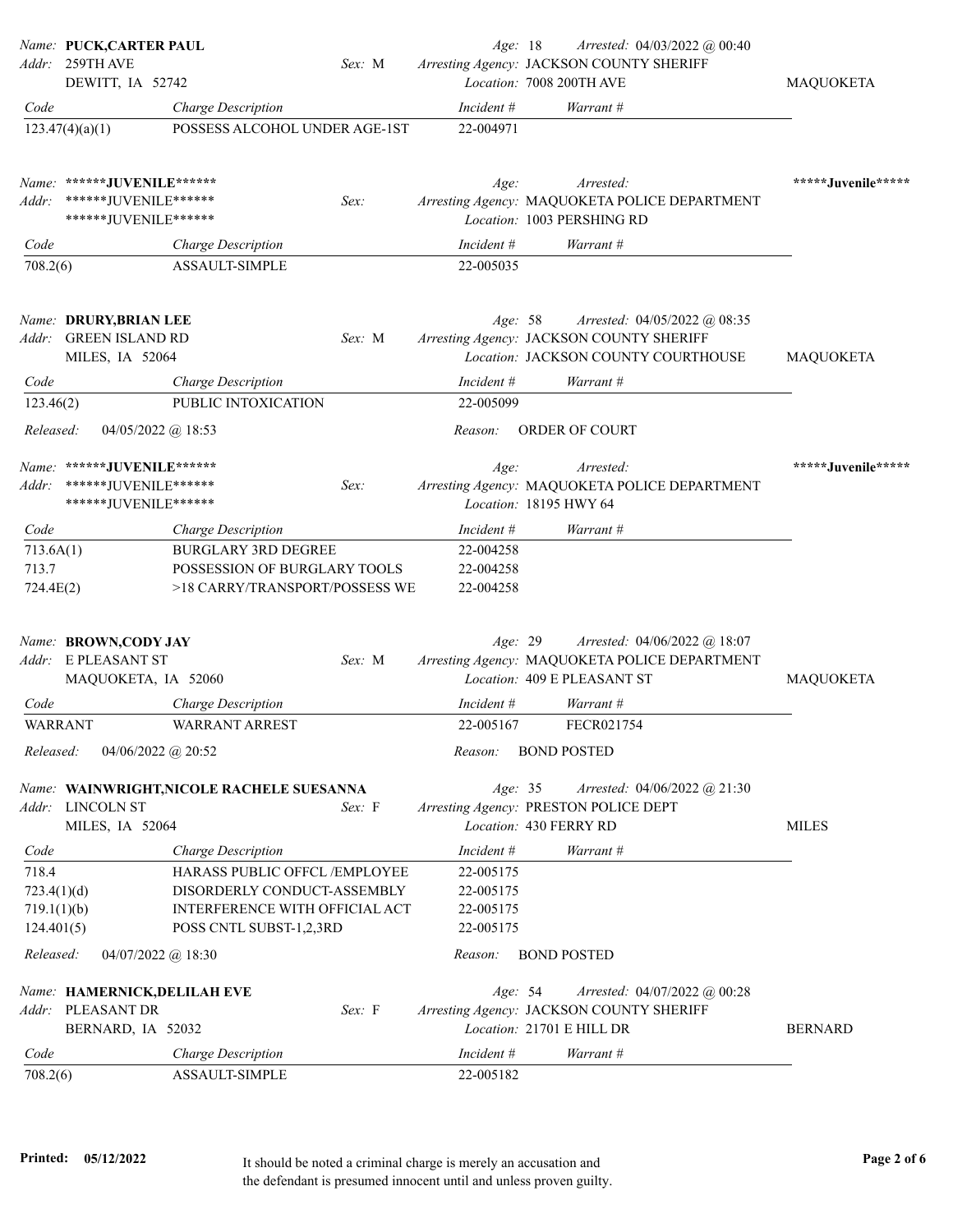|                       | Name: KING, CYNTHIA DENISE<br>Addr: NAIRN DR<br>MAQUOKETA, IA 52060                | Sex: F                         | Age: 55                             | Arrested: 04/07/2022 @ 20:50<br>Arresting Agency: MAQUOKETA POLICE DEPARTMENT<br>Location: 1910 NAIRN DR                | <b>MAQUOKETA</b> |
|-----------------------|------------------------------------------------------------------------------------|--------------------------------|-------------------------------------|-------------------------------------------------------------------------------------------------------------------------|------------------|
| Code                  | Charge Description                                                                 |                                | Incident #                          | Warrant #                                                                                                               |                  |
| $4 - 1 - 7A$          |                                                                                    | KEEP DANGEROUS DOMESTIC ANIMAL | 22-005218                           |                                                                                                                         |                  |
|                       | Name: STOFFEL, KYLE GEORGE<br>Addr: SMAIN ST<br>ANDREW, IA 52030                   | Sex: M                         | Age: 31                             | Arrested: $04/08/2022$ @ 00:13<br>Arresting Agency: JACKSON COUNTY SHERIFF<br>Location: 196TH AVE / HWY 61              | MAQUOKETA        |
| Code                  | Charge Description                                                                 |                                | Incident #                          | Warrant #                                                                                                               |                  |
| 321.561<br>124.401(5) | DRIVING WHILE BARRED<br>321J.2(2)(c)<br>OWI-3RD OFFENSE<br>POSS CNTL SUBST-1,2,3RD |                                | 22-005217<br>22-005217<br>22-005217 |                                                                                                                         |                  |
| Addr:                 | Name: CRAIGMILES, TYLOR JAMES<br>N MAIN ST<br>MAQUOKETA, IA 52060                  | Sex: M                         | Age: 28                             | Arrested: 04/10/2022 @ 07:19<br>Arresting Agency: MAQUOKETA POLICE DEPARTMENT<br>Location: 500-BLK W PLATT ST           | <b>MAQUOKETA</b> |
| Code                  | Charge Description                                                                 |                                | Incident #                          | Warrant #                                                                                                               |                  |
| 723.4(1)(c)           |                                                                                    | DISORDERLY CONDUCT-THREAT      | 22-005368                           |                                                                                                                         |                  |
| Released:             | $04/11/2022$ @ 08:51                                                               |                                | Reason:                             | PLED GUILTY                                                                                                             |                  |
|                       | Name: CAVEN, EMILY ELLEN<br>Addr: WHITE ST<br>DUBUQUE, IA 52001                    | Sex: F                         | Age: 43                             | Arrested: 04/11/2022 @ 14:15<br>Arresting Agency: MAQUOKETA POLICE DEPARTMENT<br>Location: MOORE DR/MYATT DR            | <b>MAQUOKETA</b> |
| Code                  | Charge Description                                                                 |                                | Incident #                          | Warrant #                                                                                                               |                  |
|                       | 321J.2(2)(a)<br><b>OWI-1ST OFFENSE</b>                                             |                                | 22-005437                           |                                                                                                                         |                  |
| Released:             | $04/12/2022$ @ 13:49                                                               |                                | Reason:                             | ORDER OF COURT                                                                                                          |                  |
|                       | Name: CAMPBELL, JUSTIN JAMAL<br>Addr: 14TH ST<br>DEWITT, IA 52742                  | Sex: M                         | Age: 35                             | Arrested: $04/11/2022$ @ 17:50<br>Arresting Agency: JACKSON COUNTY SHERIFF<br>Location: 104 S NIAGARA                   | <b>MAQUOKETA</b> |
| Code                  | Charge Description                                                                 |                                | Incident #                          | Warrant #                                                                                                               |                  |
| <b>WARRANT</b>        | WARRANT ARREST                                                                     |                                | 22-005475                           | DRCV027097                                                                                                              |                  |
| Released:             | $04/11/2022$ @ 18:16                                                               |                                | Reason:                             | <b>BOND POSTED</b>                                                                                                      |                  |
|                       | Name: HOSCH, BRION RICHARD<br>Addr: E PLATT<br>MAQUOKETA, IA 52060                 | Sex: M                         | Age: 53                             | Arrested: 04/12/2022 @ 12:06<br>Arresting Agency: JACKSON COUNTY SHERIFF<br>Location: CLINTON COUNTY SHERIFF'S OFFICE   | <b>CLINTON</b>   |
| Code                  | Charge Description                                                                 |                                | Incident #                          | Warrant #                                                                                                               |                  |
| <b>WARRANT</b>        | <b>WARRANT ARREST</b>                                                              |                                | 22-005523                           | SMCR021676                                                                                                              |                  |
| Released:             | 04/12/2022 @ 16:37                                                                 |                                | Reason:                             | ORDER OF COURT                                                                                                          |                  |
|                       | Name: SMITH, JASIMEN BELLE<br>Addr: MAIN AVE<br>CLINTON, IA 52732                  | Sex: F                         | Age: 28                             | Arrested: $04/12/2022$ @ 12:20<br>Arresting Agency: JACKSON COUNTY SHERIFF<br>Location: CLINTON COUNTY SHERIFF'S OFFICE | <b>CLINTON</b>   |
| Code                  | Charge Description                                                                 |                                | Incident #                          | Warrant #                                                                                                               |                  |
| <b>WARRANT</b>        | <b>WARRANT ARREST</b>                                                              |                                | 22-005523                           | SRCR021442                                                                                                              |                  |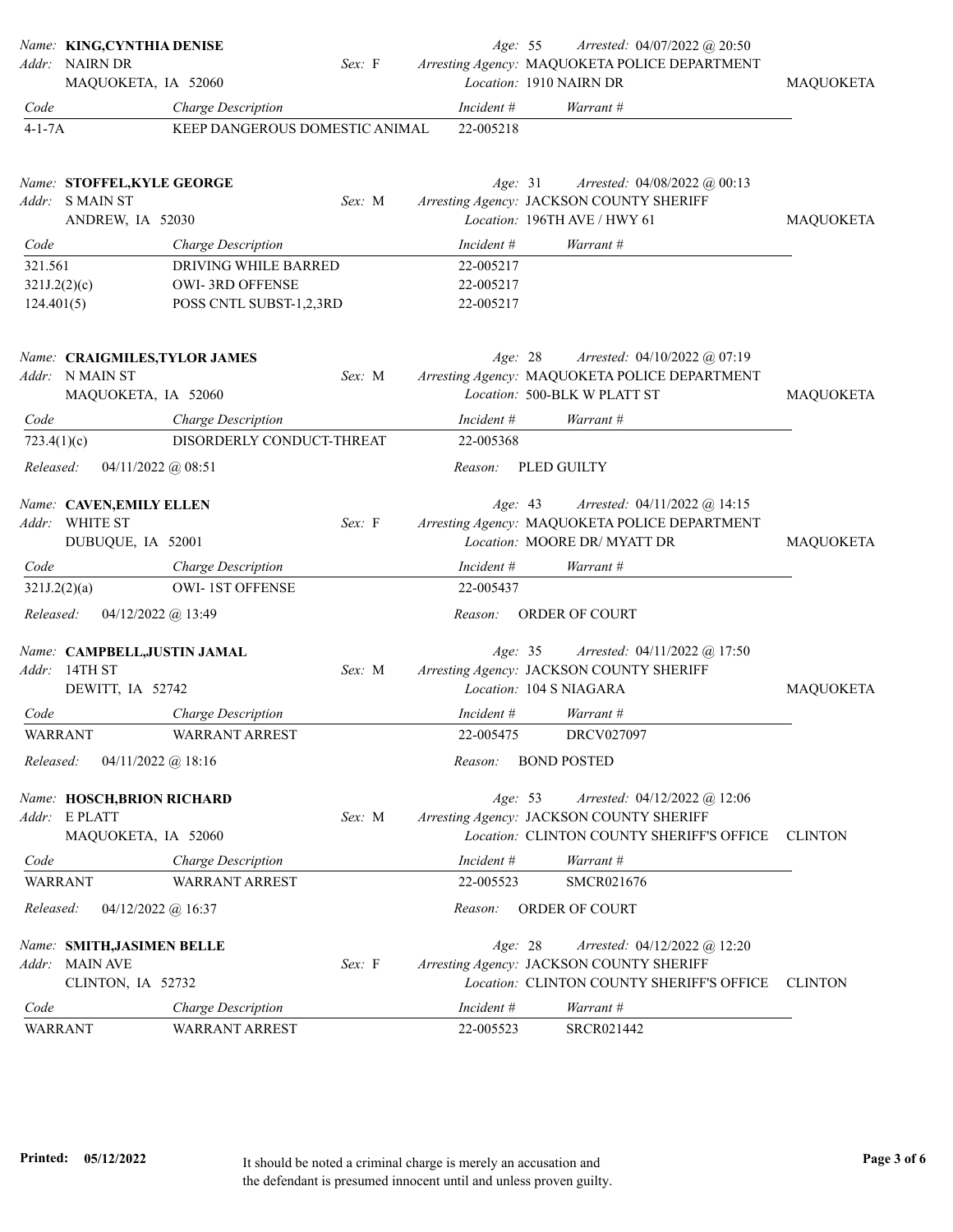| Addr:       | Name: ******JUVENILE******<br>*******JUVENILE******                         | Sex:   | Age:       | Arrested:<br>Arresting Agency: MAQUOKETA POLICE DEPARTMENT                                                  | *****Juvenile***** |
|-------------|-----------------------------------------------------------------------------|--------|------------|-------------------------------------------------------------------------------------------------------------|--------------------|
|             | ******JUVENILE******                                                        |        |            | Location: 600 WASHINGTON ST                                                                                 |                    |
| Code        | Charge Description                                                          |        | Incident # | Warrant #                                                                                                   |                    |
| 708.2(6)    | ASSAULT-SIMPLE                                                              |        | 22-005581  |                                                                                                             |                    |
|             | Name: MANNING, WILLIAM JAY<br>Addr: SMAIN ST                                | Sex: M | Age: 41    | Arrested: 04/13/2022 @ 13:42<br>Arresting Agency: JACKSON COUNTY SHERIFF                                    |                    |
|             | MAQUOKETA, IA 52060                                                         |        |            | Location: JACKSON COUNTY SHERIFF'S OFFICE MAQUOKETA                                                         |                    |
| Code        | <b>Charge Description</b>                                                   |        | Incident # | Warrant #                                                                                                   |                    |
| MIT         | <b>MITTIMUS</b>                                                             |        |            |                                                                                                             |                    |
| Released:   | 04/19/2022 @ 13:49                                                          |        | Reason:    | <b>SERVED TIME</b>                                                                                          |                    |
|             | Name: STEFFEY, ERIC PATRICK                                                 |        | Age: 38    | Arrested: $04/15/2022$ @ $00:00$                                                                            |                    |
|             | Addr: MAIN ST<br>GOOSE LAKE, IA 52750                                       | Sex: M |            | Arresting Agency: BELLEVUE POLICE DEPT<br>Location: STATE ST/2ND ST                                         | <b>BELLEVUE</b>    |
| Code        | Charge Description                                                          |        | Incident # | Warrant #                                                                                                   |                    |
| 708.7(4)    | HARASSMENT - 3RD DEGREE                                                     |        | 22-003515  |                                                                                                             |                    |
|             | Name: SLAGER, EDWARD JOHN<br>Addr: S DIVISION ST<br>SPRAGUEVILLE, IA 52074  | Sex: M | Age: 33    | Arrested: 04/15/2022 @ 10:27<br>Arresting Agency: JACKSON COUNTY SHERIFF<br>Location: 115-2 S DIVISION ST   | SPRAGUEVILLE       |
| Code        | <b>Charge Description</b>                                                   |        | Incident # | Warrant #                                                                                                   |                    |
|             | 714.2(5) [LARC]<br>THEFT 5TH DEGREE<\$300                                   |        | 22-002091  |                                                                                                             |                    |
|             | Name: FADALE, AUSTIN THOMAS<br>Addr: S 2ND ST<br>MAQUOKETA, IA 52060        | Sex: M | Age: 29    | Arrested: 04/17/2022 @ 00:20<br>Arresting Agency: MAQUOKETA POLICE DEPARTMENT<br>Location: 600 BLK S 2ND ST | <b>MAQUOKETA</b>   |
| Code        | Charge Description                                                          |        | Incident # | Warrant #                                                                                                   |                    |
| 723.4(1)(a) | DISORDERLY CONDUCT-FIGHT/VIOLE                                              |        | 22-005783  |                                                                                                             |                    |
| Released:   | 04/17/2022 @ 09:08                                                          |        | Reason:    | <b>ORDER OF COURT</b>                                                                                       |                    |
| Addr:       | Name: LANHART, JORDAN DANIEL<br>S 2ND ST<br>MAQUOKETA, IA 52060             | Sex: M | Age: 25    | Arrested: 04/17/2022 @ 00:21<br>Arresting Agency: MAQUOKETA POLICE DEPARTMENT<br>Location: 504 S 2ND ST     | MAQUOKETA          |
| Code        | Charge Description                                                          |        | Incident # | Warrant #                                                                                                   |                    |
| 723.4(1)(a) | DISORDERLY CONDUCT-FIGHT/VIOLE                                              |        | 22-005783  |                                                                                                             |                    |
| Addr:       | Name: PRICHARD, CHRISTOPHER EUGENE<br><b>STATE ST</b><br>BELLEVUE, IA 52031 | Sex: M | Age: 56    | Arrested: 04/18/2022 @ 20:40<br>Arresting Agency: BELLEVUE POLICE DEPT<br>Location: 402 STATE ST            | <b>BELLEVUE</b>    |
| Code        | Charge Description                                                          |        | Incident # | Warrant #                                                                                                   |                    |
|             | DOMESTIC ABUSE ASSAULT- 1ST<br>708.2A(2)(a)                                 |        | 22-005891  |                                                                                                             |                    |
| Released:   | $04/19/2022$ @ 14:42                                                        |        | Reason:    | ORDER OF COURT                                                                                              |                    |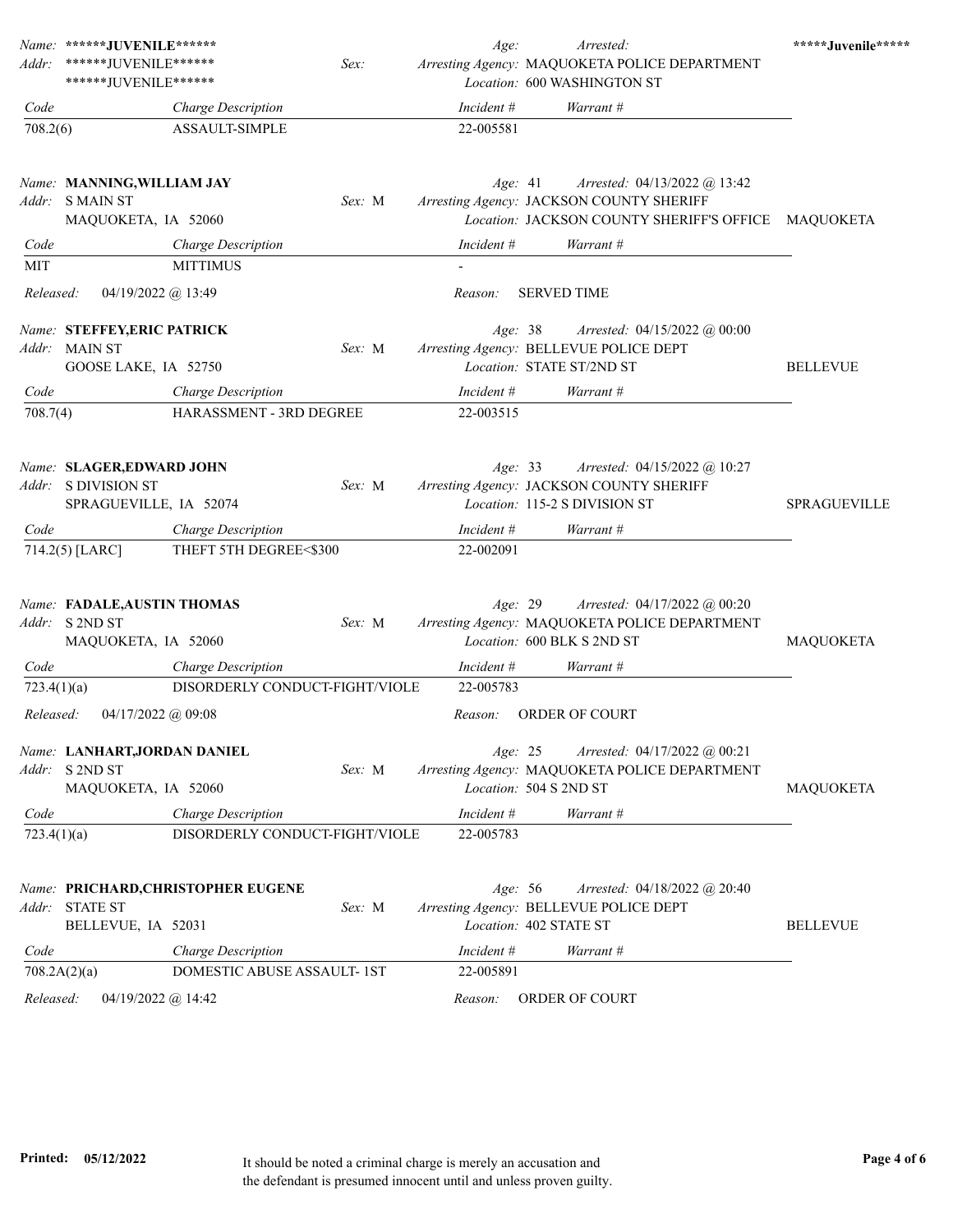|                        | Name: ANDERSON, MICHAEL SHAWN                                                  |        | Age: 30                 | Arrested: 04/23/2022 @ 23:18                                                                                                  |                    |
|------------------------|--------------------------------------------------------------------------------|--------|-------------------------|-------------------------------------------------------------------------------------------------------------------------------|--------------------|
| Addr:                  | 15TH ST<br>HUNTINGTON, WV 25701                                                | Sex: M |                         | Arresting Agency: SABULA POLICE DEPT<br>Location: 52 HWY N                                                                    | <b>SABULA</b>      |
| Code                   | Charge Description                                                             |        | Incident #              | Warrant #                                                                                                                     |                    |
| 321J.2(2)(a)           | <b>OWI-1ST OFFENSE</b>                                                         |        | 22-006272               |                                                                                                                               |                    |
|                        | Name: ******JUVENILE******                                                     |        | Age:                    | Arrested:                                                                                                                     | *****Juvenile***** |
| Addr:                  | ******JUVENILE******<br>******JUVENILE******                                   | Sex:   |                         | Arresting Agency: MAQUOKETA POLICE DEPARTMENT<br>Location: MAIN ST/PERSHING RD                                                |                    |
| Code                   | Charge Description                                                             |        | Incident #              | Warrant #                                                                                                                     |                    |
| 124.414                | POSS OF DRUG PARAPHERNALIA                                                     |        | 22-006323               |                                                                                                                               |                    |
|                        | Name: FITE,JOSHUA JON<br>Addr: E NORTH LINE ST                                 | Sex: M | Age: 41                 | Arrested: 04/25/2022 @ 16:29<br>Arresting Agency: JACKSON COUNTY SHERIFF<br>Location: 206 E N LINE ST                         |                    |
|                        | MONMOUTH, IA 52309                                                             |        |                         |                                                                                                                               | <b>MONMOUTH</b>    |
| Code<br><b>WARRANT</b> | Charge Description<br><b>WARRANT ARREST</b>                                    |        | Incident #<br>22-006373 | Warrant #<br>DRCV027758                                                                                                       |                    |
| Released:              | $04/26/2022$ @ 15:02                                                           |        | Reason:                 | ORDER OF COURT                                                                                                                |                    |
| Addr:                  | Name: BROOKS,CURTIS JOHN<br><b>WASHINGTON AVE</b><br>OXFORD JUNCTION, IA 52323 | Sex: M | Age: 41                 | Arrested: 04/25/2022 @ 16:46<br>Arresting Agency: JACKSON COUNTY SHERIFF<br>Location: JONES CO JAIL                           | <b>ANAMOSA</b>     |
| Code                   | Charge Description                                                             |        | Incident #              | Warrant #                                                                                                                     |                    |
| <b>WARRANT</b>         | <b>WARRANT ARREST</b>                                                          |        | 22-006364               | FECR020560                                                                                                                    |                    |
|                        | Name: VANAMBURG,JUSTIN DOUGLAS<br>Addr: N 5TH ST<br>MAQUOKETA, IA 52060        | Sex: M | Age: 33                 | Arrested: 04/26/2022 @ 00:00<br>Arresting Agency: MAQUOKETA POLICE DEPARTMENT<br>Location: 310 N 5TH ST                       | <b>MAQUOKETA</b>   |
| Code                   | Charge Description                                                             |        | Incident #              | Warrant #                                                                                                                     |                    |
| 708.2(6)               | ASSAULT-SIMPLE                                                                 |        | 22-003116               |                                                                                                                               |                    |
| Addr:                  | Name: YAROLEM, KRISTIN MARIE<br>W SUMMIT ST<br>MAQUOKETA, IA 52060             | Sex: F | Age: 37                 | Arrested: 04/27/2022 @ 16:51<br>Arresting Agency: JACKSON COUNTY SHERIFF<br>Location: 8307 82ND AVE                           | <b>BALDWIN</b>     |
| Code                   | Charge Description                                                             |        | Incident #              | Warrant #                                                                                                                     |                    |
| 716.8(2)               | TRESPASS-INJURY/DAMAGE>\$300                                                   |        | 22-006396               |                                                                                                                               |                    |
| Addr:                  | Name: RICKERTSEN, KATHRYN SOFIA<br>489TH AVE<br>MILES, IA 52064                | Sex: F | Age: 29                 | Arrested: 04/28/2022 @ 11:10<br>Arresting Agency: JACKSON COUNTY SHERIFF<br>Location: 52 HWY/ GREEN ISLAND RD 'SOUTH IN MILES |                    |
| Code                   | Charge Description                                                             |        | Incident #              | Warrant #                                                                                                                     |                    |
| 321.218                | DRIVING UNDER SUSPENSION                                                       |        | 22-006528               |                                                                                                                               |                    |